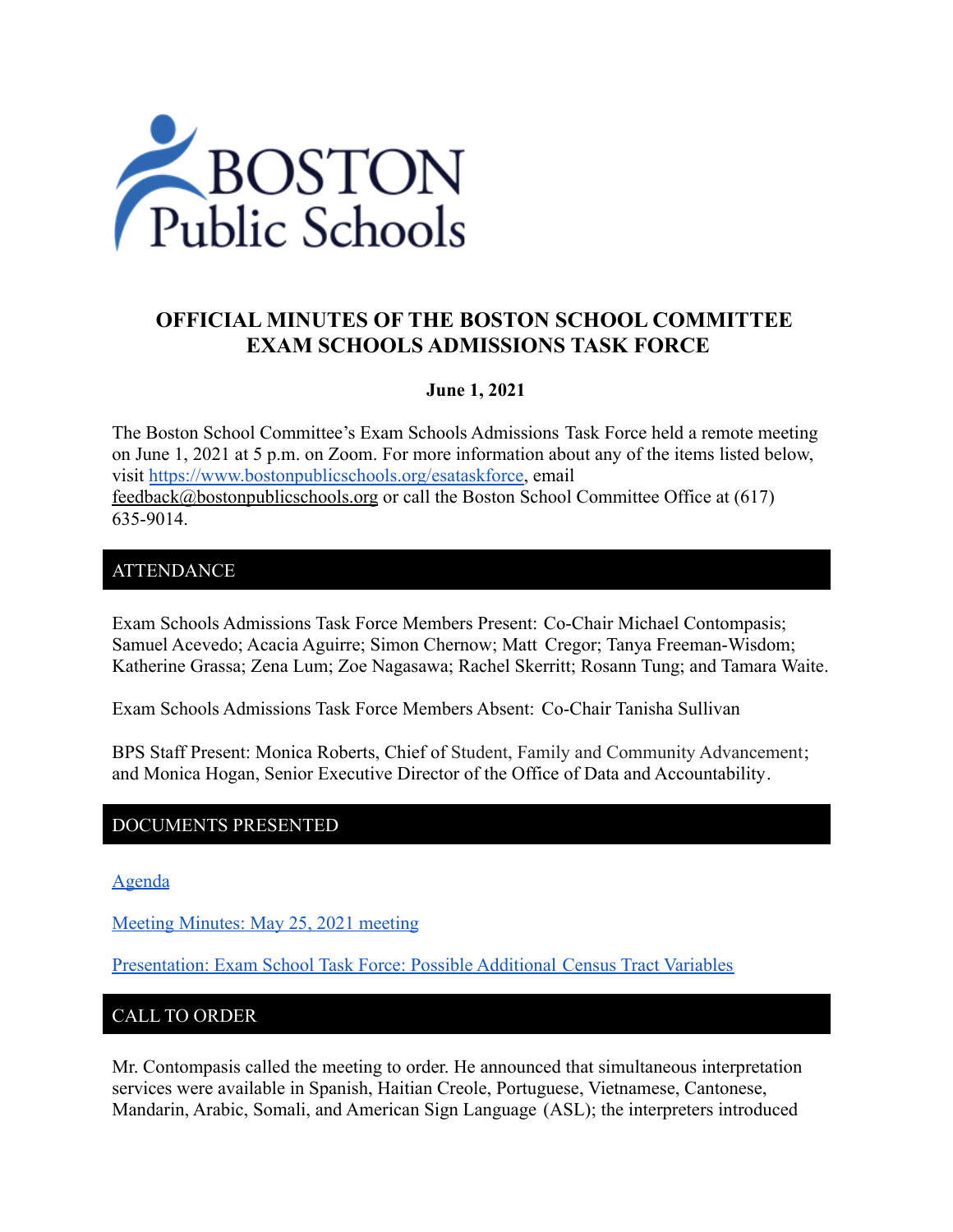#### **Exam Schools Admissions Task Force Remote Meeting Zoom** *June 1, 2021*

themselves and gave instructions in their native language on how to access simultaneous interpretation by changing the Zoom channel.

Ms. Parvex called the roll. Ms. Sullivan was absent. Mr. Acevedo, Ms. Aguirre, Mr. Chernow, and Ms. Waite arrived after roll call. Dr. Freeman-Wisdom arrived after roll call and left before the meeting adjourned.

### APPROVAL OF MEETING MINUTES: MAY 25, 2021

*Approved –* The Task Force unanimously approved the minutes of the May 25th, 2021 Exam Schools Admissions Task Force meeting.

### DISCUSSION

Monica Hogan, Senior Executive Director of the Office of Data and Accountability, reviewed additional data and simulations requested by the Task Force related to the exam schools admissions results for School Year 2021-2022.

Ms. Hogan presented a slide with three additional census tract variables;:index of concentration at the extremes (high income white households versus low income Black households); index of concentration at the extremes (high income white non-Hispanic households versus low income people of color households); and percentage of persons below poverty. She also presented maps reflecting the data.

Mr. Cregor thought it would be interesting in switching out median income for something that looked at income at the extremes, as it looked more nuanced. He also wondered how difficult it would be to get and to verify individual students' social-economic data. Ms. Grassa expressed her concern on the impact that this could have for undocumented families, and the weight this process would put on the schools. Ms. Skerritt suggested that the Task Force look at schools with high concentrations of socio-economically disadvantaged students, so that families wouldn't have to submit their individual information. She also proposed the district move towards a centralized collection process and not a school-based collection process, in case they needed to collect information. She thought that if they could identify any economically disadvantaged students and set aside a number of seats and place those students first before filling the rest of the seats to the level that is determined by the district, that would be an ideal model. She also said that it would be a model that would be easier for families to understand.

The Task Force members started to discuss proposals for possible recommendation to the Boston School Committee for consideration.

Ms. Lum presented her proposals for admissions. The eligibility criteria would be to look at overall class rank, from the end of 5th grade, and not only look at the Grade Point Average (GPA) for math and ELA. She would combine it with an assessment given in the fall of 6th grade. For the invitations, she said she wanted to know if there was a difference in 20% citywide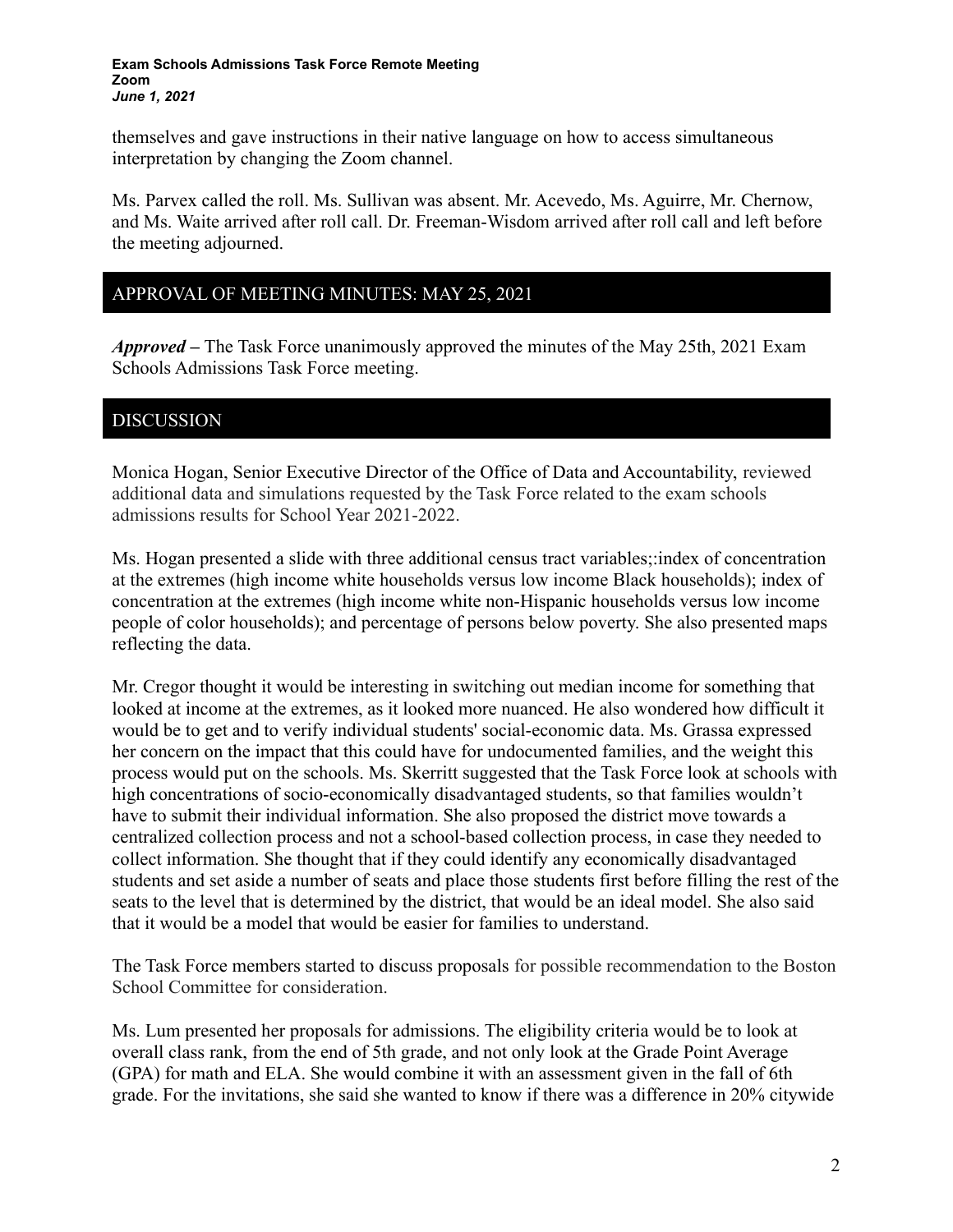versus 20% by tier. Finally she suggested placing a deadline for parents to accept their children's seat, and any unclaimed seats would be given out in a lottery.

Mr. Cregor's had two models to suggest. The first was that the first 20% of seats go citywide, in a system based on grades and an exam, or a combination of both. The remaining 80% of seats would be filled by a tiered lottery, using eight tiers, so students from each of the tiers would be in the lottery with each other. The second suggestion was a 80%-20% model, with eight tiers of admission. They would give a boost for students attending high poverty schools. He suggested that if they use a test, to use it to help determine the cutoff of the applicant pool.

Mr. Chernow's proposal was a 3.0 GPA or B to be the starting point for eligibility and then a lottery from the applicant pool. His suggestion was that a student shouldn't get more weight by having a higher GPA than a 3.0, and also included giving some type of weight to BPS students.

Dr. Tung presented her admissions policy proposal:

Eligibility:

- Minimum GPA of 3.0 (or equivalent) in  $5<sup>th</sup>$  grade and  $6<sup>th</sup>$  grade
- Additional weights for facing barriers (ELL, SWD, DCF-involved, homeless, low social-economic status)
- Preference for attending BPS in  $5<sup>th</sup>$  and  $6<sup>th</sup>$  grade

Selection

- Lottery of eligible students by  $6<sup>th</sup>$  grade school
- Opportunity Index used to order BPS  $6<sup>th</sup>$  grade schools followed by non-BPS  $6<sup>th</sup>$  grade schools
- Invitations proportionate to size of  $6<sup>th</sup>$  grade in  $6<sup>th</sup>$  grade school

She also suggested an annual monitoring of applicants, invitees, and enrollees

- GPA, attendance, graduation
- School climate surveys of students
- Disaggregated by group and by  $6<sup>th</sup>$  grade school
- Could compare 3 cohorts
	- 2020 (GPA + ISEE)
	- 2021 (GPA + zip code for  $80\%$ )
	- 2022 (TBD)

Dr. Tung said her proposal didn't include an admissions test as the members had heard enough evidence from college admissions studies that the GPA was a better indicator for success. She also referred to studies that showed that tests are a barrier to admission for low income students and students of color.

Ms. Grassa said that she believed that the eligibility should include a test component as she thought grades alone would be far more inequitable than potentially using a combination of an assessment and grades. The selection would be a lottery. Mr. Acevedo said he still was unsure about a lottery system.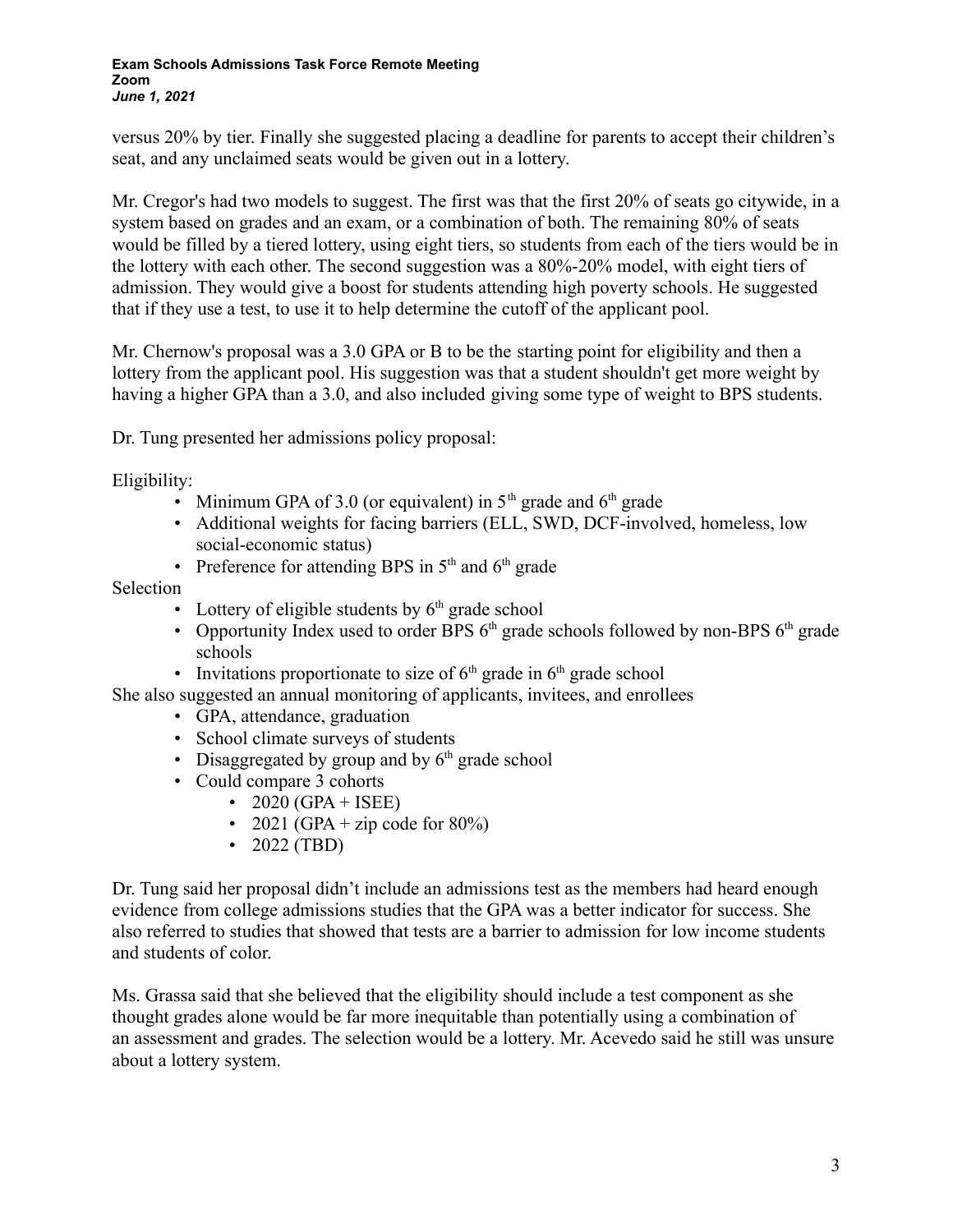Dr. Tung said she was strongly opposed to the use of the NWEA Map test, stating that, among other things, it violated multiple standards and it had no evidence of success predictability.

Ms. Skerritt gave her reasoning on the importance of including an assessment. She said she thought it would be unfair that potentially the highest performing students in the city of Boston might not have a seat at any of the exam schools because of an arbitrary lottery.

Dr. Freeman-Wisdom said that she was opposed to a lottery and was concerned about the use of GPA without an assessment. She explained that the schools would have students that had a 3.0 without taking into consideration the program these students came from.

Mr. Chernow reflected on the exam schools and thought it really didn't make sense for a district to have all the gifted students in the same three schools.

Dr. Tung added that she also agreed that they should use all the subjects, and not only ELA and math, as the more indicators, the better and more nuanced results. She also said her vision for BPS was for it to have open enrollment high schools, so students could be matched with schools based on curriculum and learning style. She said she wasn't proposing to eliminate exam schools but to make the entry process more equitable so they could be more accessible to everyone.

Mr. Contompasis gave an overview of the different opinions of the members and said they all agreed to have some kind of eligibility requirements to be in the pool which would be a B or better GPA in math and English Language Arts as the indicator.

Mr. Acevedo added that colleges could process transcripts and AP work, and could afford to skip assessments, but he thought for the exam schools, some sort of an assessment was necessary. He wondered if there was a way to have non-BPS students take the Massachusetts Comprehensive Assessment System (MCAS). Ms. Grassa explained that the MCAS was controlled by the State and the complexities it would bring. Mr. Contompasis added that he thought it would further negatively impact the students in BPS to use the MCAS.

Mr. Contompasis said the district needed a mechanism to determine the readiness, or the threshold level of the pool. He thought it could be a combination of assessment and GPA, weighted or not. He emphasized on the importance of reaching consensus.

The members discussed the possibility of using teacher nominations as a criteria. Ms. Grassa said that it would place a lot of pressure on teachers to have teacher recommendations, and it would be a biased process. Ms. Skerritt added that it would be a difficult process that could potentially advantage students who already had tremendous advantages. She concluded by saying that not administering an assessment felt like lowering expectations and there was a difference between removing barriers and preparing students for barriers that exist.

# GENERAL PUBLIC COMMENT